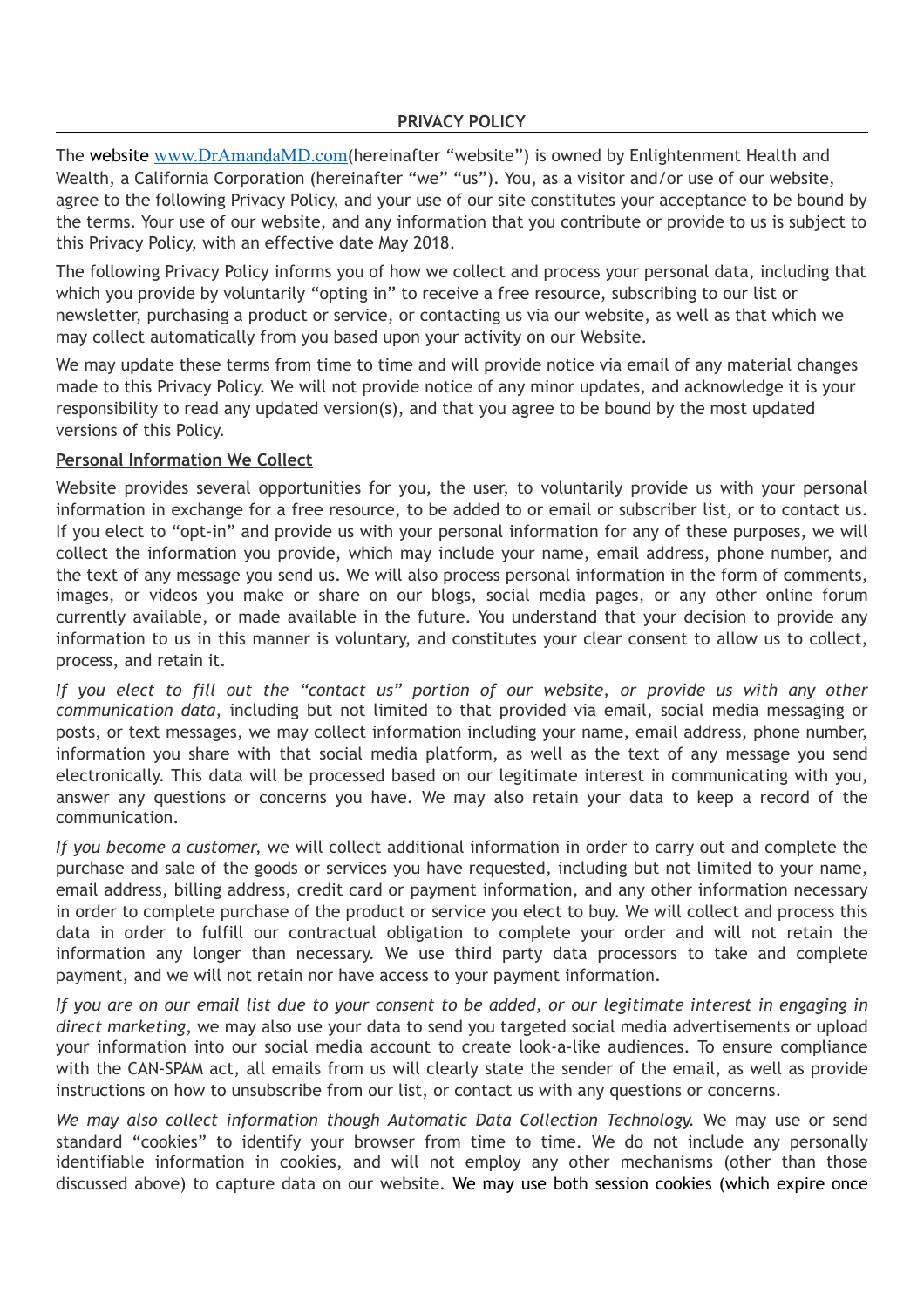you close your browser) and persistent cookies (which stay on your computer until you delete them). You can accept or decline cookies using your web browser settings. If you choose to disable cookies, some areas of Website may not work properly or at all. Website does not respond to Do Not Track signals sent by your browser.

We may also collect data about how you use Website, your browsing actions or patterns, computer equipment. IP address, internet connection, and other similar choices you make, including via Google Analytics and Facebook Pixels, in order to obtain statistical data, improve our website and offerings, and ensure you receive information relevant to you. If we utilize this technology, we will use them in compliance with all policies of these third party companies. We may receive personal data from third parties including Google, social media platforms, search engines, Paypal, Stripe, and other third party payment processing companies.

**Lawful Grounds for Processing:** In order to ensure compliance with the European Union's General Data Protection Regulation ("GDPR") we confirm we have lawful grounds for processing the information we collect from you. If you provide your personal information via our "contact us" page or send us any other form of electronic communication, we will process your data based upon our legitimate interest to respond to user or customer inquiries. If you elect to receive communication from us by "opting in" and provide us with your name and email address in exchange for a free resource or training, or if you purchase from us, we will process your data for the purpose it was collected based on your affirmative consent to do so, and may periodically send you additional email marketing based upon our legitimate interest in marketing to those that have shown an interest in our products or services. We may also give you the option to be added to our email list, in order to receive our newsletter, information about our products and services, and other information we believe may be of interest to you based upon your decision to opt-in to one or more of our free resources, and will obtain your consent to do so. You may withdraw consent at any time by contacting us and requesting your information be edited, updated, or deleted. We do not collect any sensitive data, nor any information regarding criminal offenses or convictions.

## **How and Why It's Collected**

We collect your personal information when you voluntarily, directly provide it to us to receive a free or paid resource, product, or service, or when you fill out a form or send an email to contact us, and we do so in order to provide you with the resource you have indicated you'd like to receive. We may also track your future interactions with our content, and use your personal information to keep you informed about the products and services you have elected to receive, as well as any linked or similar products or services we think you may be interested in. The information will be collected by us following your choice to manually enter it in, and click to be added to our list. No such information will be collected without your taking action to be added to our list, or in exchange for a free resource.

We may also receive data from third parties like Google Analytics, Facebook and other advertising platforms, providers of technical or payment services as needed, and other similar third parties. We do our best to only utilize third parties who have been deemed GDPR-compliant, and whom we have either completed a data processing agreement with, or have reviewed and confirmed their policies regarding data processing to ensure compliance.

### **How We Use Your Information You Provide**

You have the right to know and understand how your information is used. We will use the personally identifiable information you voluntarily give us in order to carry out the service or product you requested, including free resources, trainings, newsletters, periodic promotional emails, and to notify you about any changes to our policies or services. We may also use your personal information to form "look-a-like" audiences in our digital marketing campaigns, which includes uploading your information into our social media advertising campaign.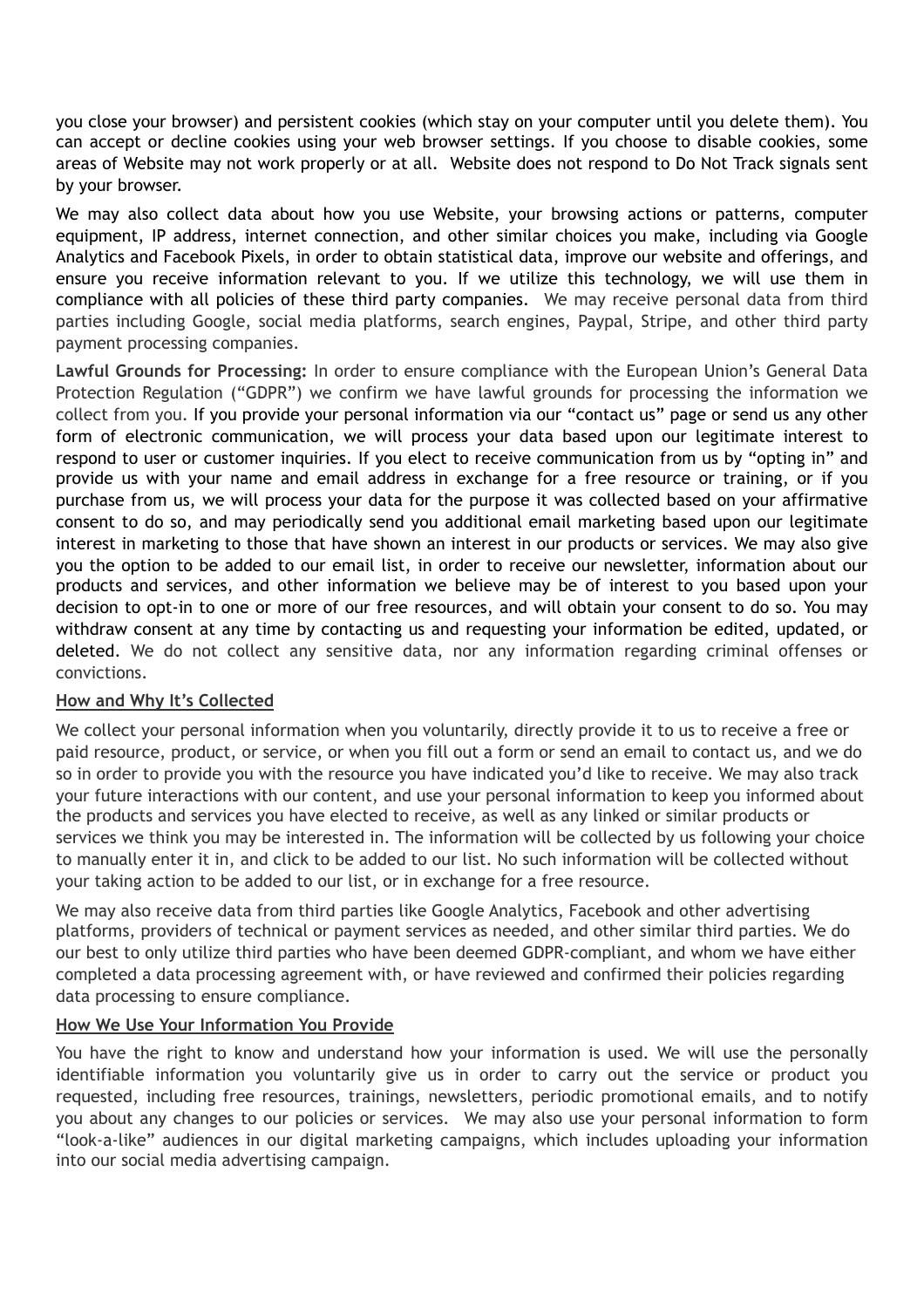If you purchase something from us, we will use your billing address and credit card information to complete your desired purchase or purchases only, and will not store or share any such information. By providing this information to us, you understand and agree that we may use and store such information to send emails, bill credit cards in exchange for programs or products purchased, or utilize comments for marketing purposes.

If you make a purchase from us, we may also use your personal information to send necessary updates to our products or services you have purchased, or to keep you informed of any necessary information relating to our products or services.

*Non-Personally Identifiable Information*: Additional non-identifying information that is collected may be used to provide an overview of how people are accessing and using Website; it is not used for any additional purposes, and Website does not use any such data to make automated decisions. We may also record some or all information to help create a better user experience. We may use information such as your IP address to help diagnose technical problems with servers or our website, and to determine which portions of our website receive the most traffic, to understand which content is the most useful to our visitors. Your IP address will not personally identify you, and may be used in such limited purposes as outlined above, in order to improve user experience.

#### **How Information is Stored and Shared**

You have the right to know what information is stored (and not stored) and how it is processed. Your information is stored through a data management system, and it is important to us to take appropriate measures to ensure your information is kept confidential. You understand that there are limited purposes where we will share your confidential information, including with those who are providing technical support for our website, or those who are members of our team, including legal and accounting. Any parties who will have access to your information will keep such information confidential and will never share with any unrelated parties to the best of our abilities. information provided by you will never be shared, sold, or given to any other company or person without your consent, other than what is required to complete a purchase or request you have made, unless required to do so by law, or any governmental requirements. We require all such third parties to treat your personal information in accordance with the law, and only allow them to process your personal data for specific, necessary purposes.

Please be aware we may disclose information provided if we are required to do so by law, or if there is an honest, good faith belief that such disclose is necessary to protect the rights of our website or of Enlightenment Health and Wealth that any portion of our policies are being violated, to prevent or mitigate a belief that a crime may being committed, or to protect that safety or rights of our other uses. This information may also be shared as a result of the sale of Enlightenment Health and Wealth or any branch of the company, as well as with any joint venture partners or affiliate marketers, should we deem it necessary to share such information. We will always take all reasonable measures to protect and safeguard your information.

This website, and the servers and parties which made this website available on a global scale, are located within and operate within the United States. The internet laws of the United States and California govern any and all matters relating to this Website, including content, as well as the principles of the General Data Protection Regulation (GDPR) as they apply to residents of the European Union. Any information you choose to provide through this website, including subscribing to a newsletter, opting-in to receive a free gift, or purchasing something will be transferred to the United States for processing. That information may then be transferred within the United States or back out of the United States to other countries outside of your country of residence, depending on the type of information, and how it is stored by us. If transferred to another country, it may not have data protection laws that are as comprehensive or protective as those in your country of residence; however, our collection, storage, and use of your Personal Information will at all times be governed by this Privacy Policy. By visiting our Website, you acknowledge this information, and by submitting any personal information onto our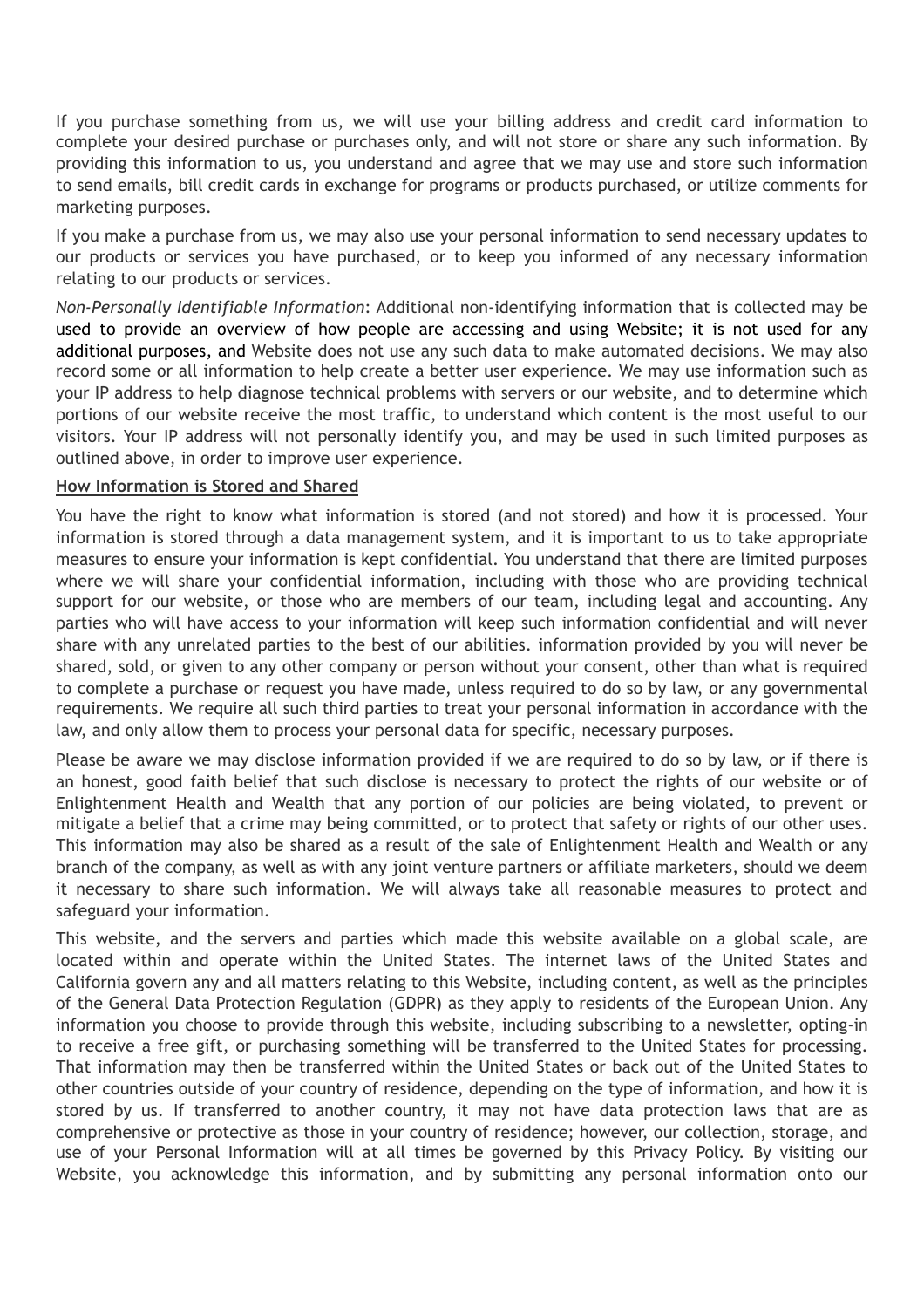Website, you hereby authorize this transfer and processing of information.

By collecting and using your personal data, We are acting as a data controller, meaning we determine what information is collected, how long it is stored, and what the Personal Information will be used for. We utilize a third-party company to act as a data processor, which stores information such as names and email addresses that make up our email list. To the best of our ability, we have researched and concluded that all third party data processors we use have advised us they are compliant with the General Data Protection Regulations as well.

#### **Information Protection & Security**

We use commercially reasonable methods to safeguard your personal data, including that which you provide to use, and that which we collect automatically, by using reasonable online security measures, and sharing your data with reputable third party vendors that are compliant with generally accepted security and safety measures. We utilize a Secure Sockets Layer (SSL) on our website in order to assist in the secure transfer of information; however, it can never be guaranteed. Should We become aware that a data breach has occurred, We will timely notify the necessary parties with as much information as we have available.

While our team does our best to protect the information we collect, and prevent any misuse, unauthorized access, or disclosure, you understand that we cannot be responsible should an unauthorized third party obtain access to our information, without our consent. Should our website be tampered with, you understand that your personal information may be accessed by these unauthorized parties. You agree that we are not responsible for any such actions, and acknowledge you will hold us harmless should your information become intercepted in this way without our knowledge, permission, or consent, which includes a release of any and all claims related to use of such information by such an unauthorized party.

We have determined it is not required to appoint a Data Protection Officer, as our core activities do not consist of processing operations that require regular and systematic monitoring of data subjects nor do we process sensitive categories of data on a large scale.

### **Data Retention**

We will retain the minimum amount of Personal Information required of yours, including name, email address, and behavior tracking, as long as you elect to remain on our mailing list, and any additional Personal Information as long as it is needed in order to fulfill the purpose for which it was initially collected, such as completing a purchase. We will also retain and use collected information as necessary in order to comply with any legal obligations, resolve any disputes, or as otherwise reasonably determined. If at any point you elect to be removed from our database, your information will be deleted, and no longer retained.

### **Your Rights to Control Your Information**

You have the right to update, edit, or delete your information from our database. You may "unsubscribe" from our list at any time, by clicking the "unsubscribe" button at the bottom of any email we send you from our list. Should you wish to request access to information that Enlightenment Health and Wealth has about you, correct or edit any information, or unsubscribe from our email list, and/or remove or delete your information from our database, you also have the option to do so at any time, free of charge, by reaching out to us at:

Enlightenment Health and Wealth

1500 Park Ave STE 215 Emeryville, CA 94608 510-547-4763